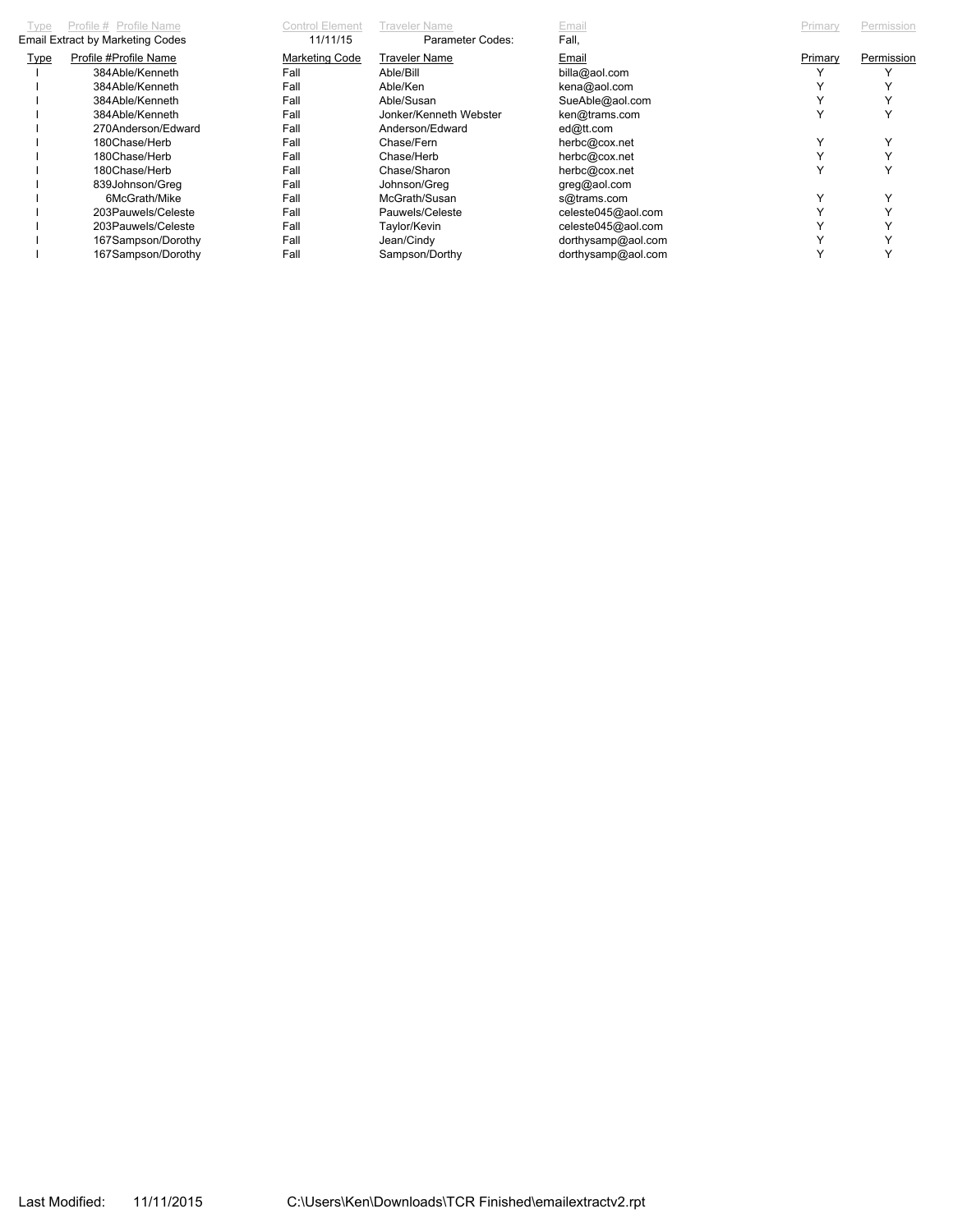| Type                          |      | Profile # Profile Name  | Control Element | <b>Traveler Name</b>   | Email               | Primary | Permission |
|-------------------------------|------|-------------------------|-----------------|------------------------|---------------------|---------|------------|
| Email Extract by Relationship |      |                         | 11/11/15        | Parameter Codes:       | Spouse,             |         |            |
| <b>Type</b>                   |      | Profile # Profile Name  | Relationship    | <b>Traveler Name</b>   | Email               | Primary | Permission |
|                               | 384  | Able/Kenneth            | Spouse          | Able/Susan             | SueAble@aol.com     |         |            |
|                               | 174  | Bloem/Tami              | Spouse          | Bloem/James            | jamesbloem@cox.net  |         |            |
|                               | 190  | Boyd/Shawn              | Spouse          | Boyd/Lillian           | sboyd@aol.com       |         |            |
|                               | 180  | Chase/Herb              | Spouse          | Chase/Fern             | herbc@cox.net       |         |            |
|                               | 237  | Dechter/Brad            | Spouse          | Dechter/Cindy          | Dechter@msn.com     |         |            |
|                               | 2723 | Gilmore/William         | Spouse          | Gilmore/Judy           | judy@ccst.net       |         |            |
|                               | 2724 | Johnson/Judy            | Spouse          | Gilmore/William Harold | billgilmore2@cc.net |         |            |
|                               | 463  | Jonker/Kenneth          | Spouse          | Jonker/Barbara Elaine  | bejonker@home.com   |         |            |
|                               | 2705 | Louchheim/Robbie        | Spouse          | Louchheim/Janet        | test@coxx.net       |         |            |
|                               | 23   | Mathis/Steve            | Spouse          | Mathis/Steve           | smathis@home.com    |         |            |
|                               | 159  | McCarthy/David          | Spouse          | McCarthy/Susan         | ttty@aol.com        |         |            |
|                               | 6    | McGrath/Mike            | Spouse          | McGrath/Susan          | s@trams.com         |         |            |
|                               | 178  | Randolph/Samuel & Susan | Spouse          | Randolph/Susan Smith   | srandol@ecom.com    |         |            |
|                               | 731  | Scocca/Peter            | Spouse          | Scocca/Marion          | Peter@aol.com       |         |            |
|                               | 206  | Sikes/Jeff              | Spouse          | Sikes/Mariann          | jksikes@gm.com      |         |            |
|                               | 170  | Slope/Roger             | Spouse          | Slope/Kendra           | rslope435@aol.com   |         |            |
|                               | 878  | Young/William           | Spouse          | Young/Mary             | wyoung403@aol.com   |         |            |